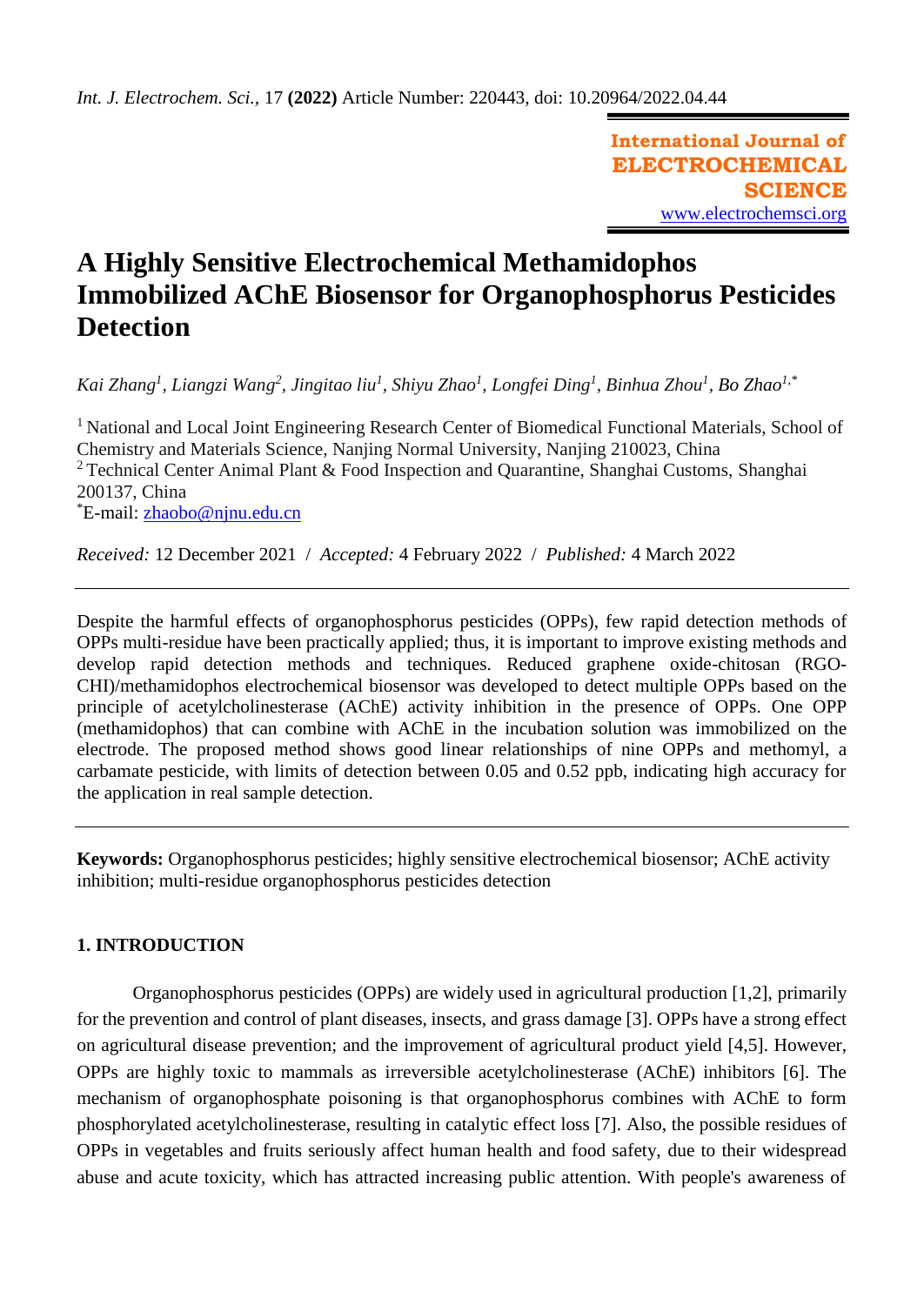agricultural product safety increasing, the continuous development of pesticide detection technology has been promoted. Although the conventional methods for OPPs detection using chromatography [8-10], capillary electrophoresis [11-13], and immunoassay [14-16]; have presented accurate results, these methods are complex and require skilled operators. Required measuring instruments are also expensive and inconvenient, and the identification specificity of OPPs is unsatisfactory. Due to the numerous samples required to be tested, most of these complex testing methods cannot meet the need for accurate and rapid detection methods.

Currently, many studies of the rapid detection of OPPs have been reported. However, some current detection methods cannot meet a high detection limit or the requirements of national standards. Many technologies are not credible, producing many false-positives and negatives. For some assays based on modified AChE, the maintenance of enzyme activity and the storage conditions of the sensors or kits should be considered. Also, some reported methods constructed based on the inhibition of AChE [17] or using aptamers [18] can only specifically detect one or several pesticides [19]. Montali et al [20] used a compact 3D-printed device for a CL foldable paper-based biosensor for the on-site detection of chlorpyrifos. The method has a linear relationship in the range of 0.01-10 mM with a limit of detection of 45.0 μM. Another noteworthy result is that Wu et al [21] proposed an approach for the synthesis of PDA-capped bimetallic AuPt hydrogels to immobilize AChE on the sensing interface and applied noble metal hydrogels to the electrochemical biosensor of OPPs detection for the first time. The biosensor has good stability, a wide linearity range, and high selectivity with the lowest detection limit of 0.185 ng/L. Regrettably, the reported assays have not addressed the instability of the detection results due to the maintenance of acetylcholinesterase activity. Hence, these methods are unsuitable for rapid and multiresidue detection of OPPs, which are limited to popularize and apply in practical detection [22]. Thus, existing methods must be improved to develop rapid multi-residue methods and techniques for OPPs detection in practical applications.

Fortunately, the application of nanomaterials could increase OPPs detection sensitivity [23]. Nanomaterials have many advantages in experimental research, such as the small size effect; surface and interface effects; quantum size effect; dielectric confinement effect; and macroscopic quantum tunneling effect [24-26], which could be thus considered as ideal bioreceptors, for constructing electrochemical biosensors. Graphene has been widely developed in many fields, particularly in sensor research, which is primarily due to its excellent properties, including its morphological structure, electrochemical properties [27], mechanical properties, selective properties with a large specific area, Raman spectral properties, and thermal properties [28]. Graphene has good adsorption performance and can be used as a carrier film for adsorbing molecules, which can interact with many substances to form a composite functional material with superior performance.  $ZrO_2NPs$  decorated graphene nanosheets hybrid was synthesized to fabricate a sensitive enzymeless methyl parathion sensor with a detection limit of 0.6 ng/mL by Gong et al [29].

Also, the modification of small molecules is relatively easy to achieve, and the small molecules can compensate for some problems that arise in the modification of AChE, such as harsh storage conditions and easy loss of enzyme activity, which can hinder the practical application of electrochemical biosensors. Cui et al. [30] immobilized AChE via adsorption onto chitosan, TiO<sub>2</sub>, and reduced graphene oxide nanocomposites to construct an enzyme biosensor for OPPs detection. The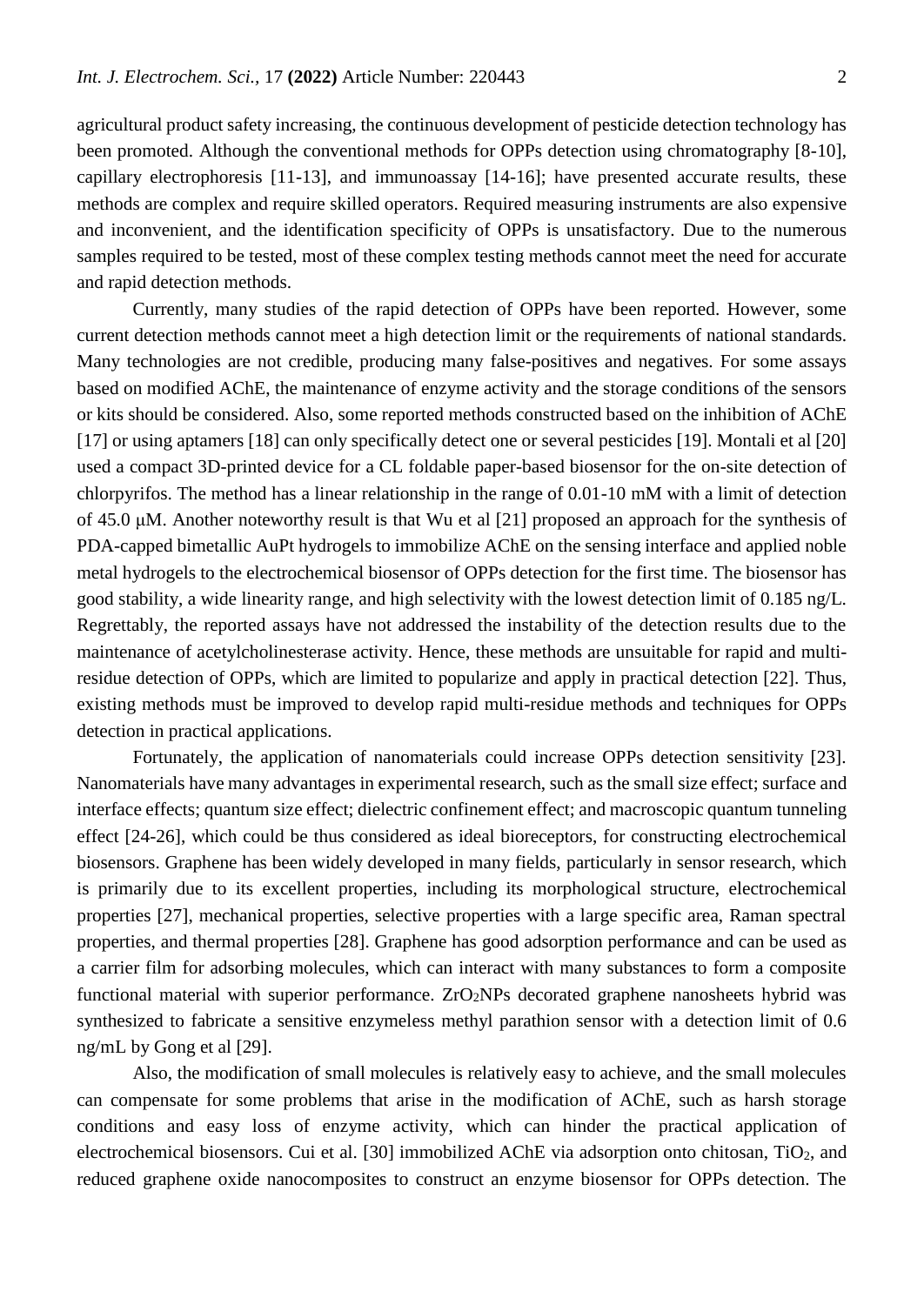AChE biosensor showed good performance in detecting DDVP; however, the fabricated electrode must be kept at  $4^{\circ}$ C to maintain enzyme activity.

We applied herein graphene and modified small molecules in the preparation process of the biosensor to develop a method that can be used in the rapid detection of OPPs, breaking the current bottleneck of OPPs detection. In this study, we constructed a multi-residue electrochemical biosensor based on AChE activity-inhibited by immobilizing the methamidophos that can bind to AChE with loss of enzyme activity. The sensitive changes of electrochemical signal caused by the combination of AChE and OPPs enabled us to quantify the OPPs in the fruit samples.

# **2. EXPERIMENTAL**

#### *2.1 Materials and Reagents.*

Phoxim, dichlorvos, chlorpyrifos, and methamidophos were obtained from the official website of the National Standards Center. Parathion, pirimiphos-methyl, trichlorfon, dimethoate, omethoate, diazinon, fenthion, methomyl, chitosan, and graphene were purchased from Aladdin Biochemical Technology Co., Ltd. (Shanghai, China). Acetylcholinesterase (AChE) was obtained from Shanghai Enzyme-linked Biotechnology Co., Ltd. (Shanghai, China). Bovine serum albumin (BSA), potassium ferricyanide and phosphate-buffered saline (PBS, 10 mM,  $pH = 7.4$ ) were ordered from Sinopharm Chemical Reagent Co., Ltd. (Shanghai, China), respectively. The water used in the experiment was secondary distilled water. Other reagents were analytical reagent grade.

# *2.2 Apparatus*

A CHI660E electrochemical workstation (Shanghai Chenhua Instrument Co., Ltd., China) was used for electrochemical detection. A three-electrode system (Ag/AgCl (saturated KCl) electrode as the reference electrode, Pt wire electrode as the counter electrode, and glassy carbon electrode (GCE) as the working electrode) was used for electrochemical tests at room temperature. A UV1700PC ultraviolet spectrophotometer (Shanghai Phoenix Optical Instrument Co., Ltd, China) was used to characterize the combination of methamidophos and RGO-CHI.

# *2.3 Preparation of reduced graphene-chitosan complex (RGO-CHI)*

 Graphene oxide (GO) was prepared by the method proposed by Hummers [31]. Briefly, 0.625 mL of prepared GO suspension was gradually added to 100 mL of 0.1 M hydrochloric acid chitosan, and the solution was stirred at a constant temperature of 85 °C until brown. Then, 100 mg of ascorbic acid solid was added and stirred at a constant temperature of 60 °C. Finally, the solution was kept at room temperature. After being filtered, the prepared RGO-CHI was preserved at a low temperature.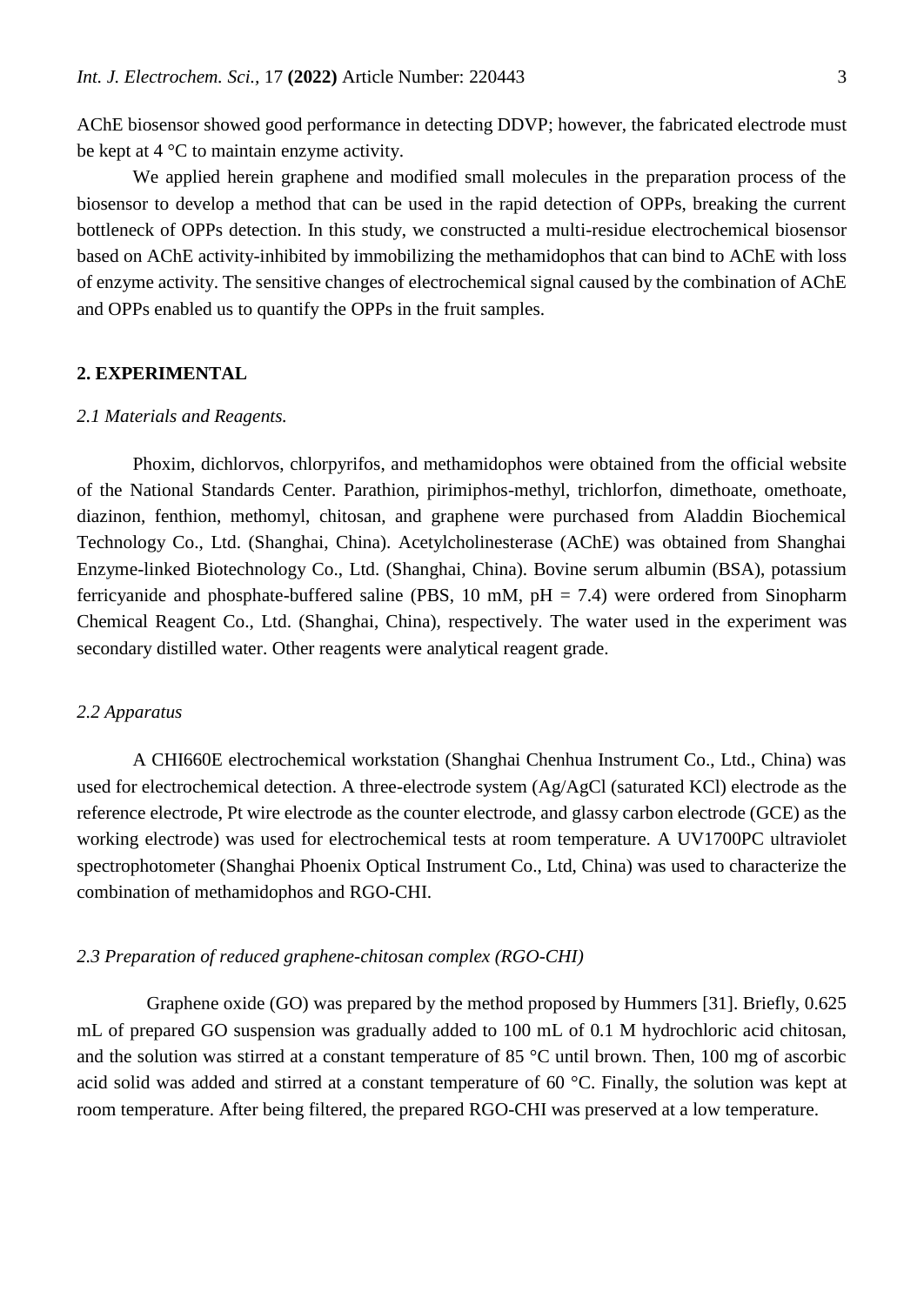#### *2.4 Pretreatment of glassy carbon electrode*

The glassy carbon electrode (GCE, diameter of 3 mm) was polished by 1.0  $\mu$ m  $\alpha$ -alumina power when the electrode surface was unclean or scratched. The electrode was polished by metallographic sandpaper (1200 W grits) until the scratch could be rid of. Then, the electrode was polished with 1.0, 0.3, and 0.05 μm γ-alumina powder. After sonicating in ethanol (*v:v*=1:1) and distilled water for 5 min in sequence, cyclic voltammetry (CV) was performed to test the value of  $\Delta$ Ep. Until  $\Delta$ Ep is below 70 mV, the electrode can be used for the following experiment. The electrode was rinsed thoroughly in distilled water and then dried in a vacuum for subsequent modification.

## *2.5 Preparation of RGO-CHI/methamidophos Electrochemical Biosensor*

An RGO-CHI complex suspension with a volume of 10 μL was dripped onto the pre-treated electrode and kept at 37 °C until the surface dried. RGO-CHI was assembled on the surface of the GCE to obtain the modified electrode called RGO-CHI. Then, a 2.5-μL aliquot of methamidophos standard solution (0.2 g/L) was dripped onto the electrode surface for 30 min at 30  $^{\circ}$ C. Also, immersing the modified electrode in BSA solution (0.05%) for 30 min can make the active sites locked. Then, the active sites could not be combined with the methamidophos to eliminate the nonspecific adsorption of other substances on the electrode surface. After immersing the electrode in PBS solution (washing buffer), the multi-residue electrochemical biosensor called RGO-CHI/methamidophos was obtained.

#### *2.6 Electrochemical characterization*

Cyclic voltammetry (CV) was performed in a PBS buffer solution containing 2 mM of  $K_3[Fe(CN)_6]$  to characterize every step of the electrochemical biosensor preparation process. The CV parameters were as follows: the scan range was -0.2 V to 0.8 V *vs.* Ag/AgCl; and the scan rate was 100 mV/s. Electrochemical impedance spectroscopy (EIS) was performed in a 0.1 M KCl solution containing  $5 \text{ mM of } K_3[\text{Fe(CN)}_6]$  to characterize the sensitive change of the electrode surface. The EIS parameters were as follows: the low frequency was  $0.01$ Hz, the high frequency was  $10<sup>6</sup>$  Hz, and the amplitude was 5 mV. Differential pulse voltammetry (DPV) tests were performed in a PBS buffer solution containing  $2 \text{ mM of } K_3[\text{Fe(CN)}_6]$  to characterize every step of the electrochemical biosensor preparation process. The DPV parameters were as follows: the potential range was  $-0.2$  V to 0.5 V, and the pulse amplitude is 50 mV.

Similarly, the prepared RGO-CHI/methamidophos electrochemical biosensor for the detection of different concentrations of OPPs was characterized by DPV with the same parameters.

#### *2.7 Computer simulation*

The electrophorus electricus acetylcholinesterase crystal structure was downloaded from the RCSB PDB (https://www.rcsb.org/) with PDB ID 1C2O [32]. The 3D structures of OPPs (parathion, pirimiphos-methyl, trichlorfon, dimethoate, omethoate, diazinon, fenthion, phoxim, dichlorvos,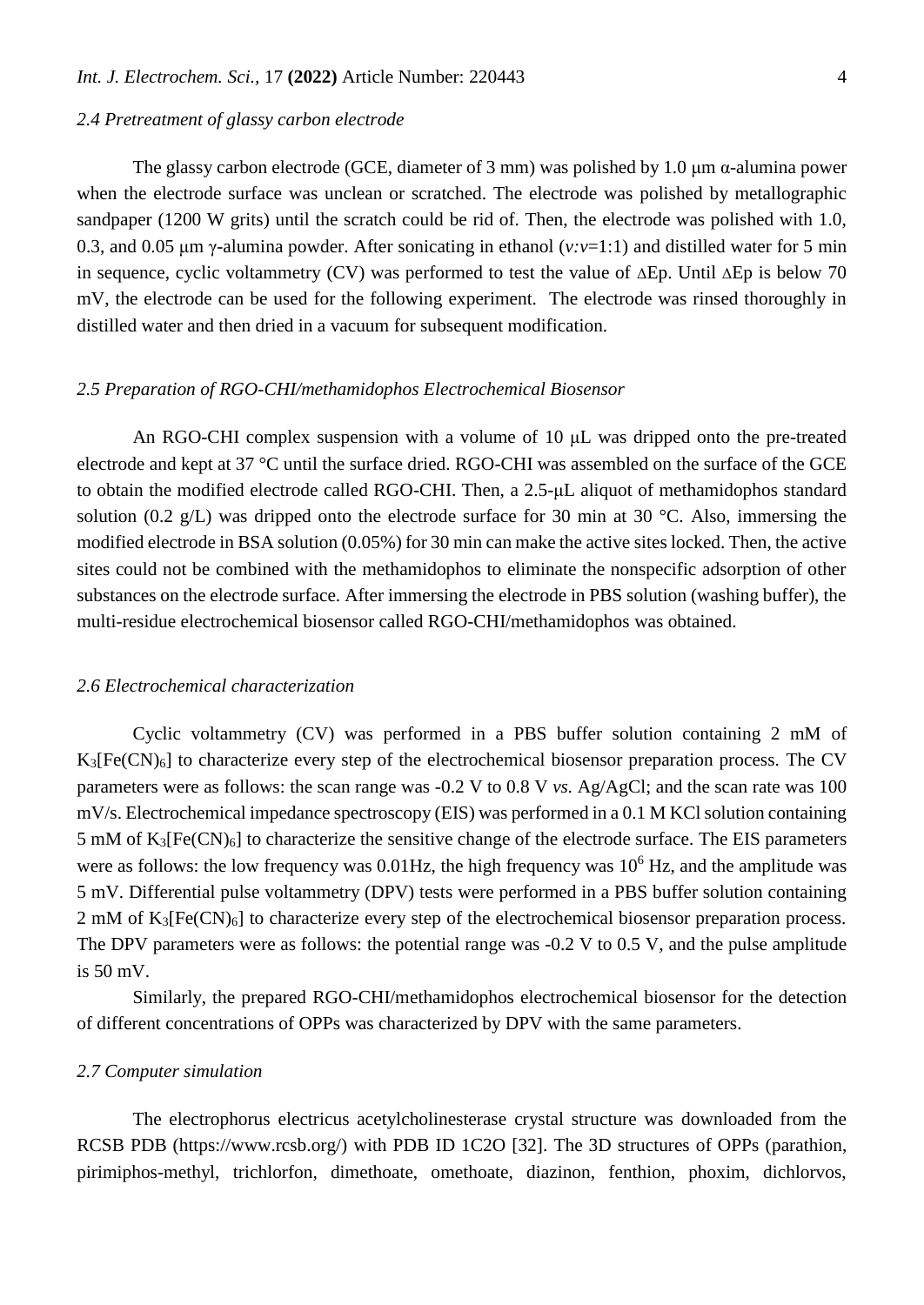chlorpyrifos, methamidophos, and methomyl) were created and then prepared using the Lig Prep module of Maestro version 10.2 (Maestro 2015) software. Molecular docking was used to investigate the combination of OPPs or methomyl and AChE using the Glide module of Maestro 2015 program. The protein was processed by the Maestro 2015 program (Schrödinger software), including adding hydrogens, removing water molecules, and minimizing energy with the OPLS-3 force field. Then, the receptor grid was generated when centered on key amino acids (SER 203) with a  $15 \times 15 \times 15$  Å cube box. The ligands were docked into the AChE catalytically active site contained in the grid. The generated docked conformations were evaluated by Glide and the binding regions of OPPs with AChE were analysed.

#### **3. RESULTS AND DISCUSSION**

#### *3.1 Characterization of RGO-CHI-methamidophos complex*

A total of 20 times the amount used in the electrochemical biosensor preparation was used to verify the combination of methamidophos and RGO-CHI into a composite. The UV-Vis absorption spectra [33] of the RGO-CHI-methamidophos complex, RGO-CHI complex and methamidophos were measured with distilled water as the reference. The parameters were as follows: the wavelength scanning range was 190-800 nm, and the scanning interval was 0.5 nm. As shown in Figure 1, the characteristic absorption peaks of methamidophos solution and RGO-CHI are 210 nm and 262 nm, while a new characteristic peak at 265 nm is the characteristic peak of the RGO-CHI-methamidophos complex, which indicates the combination of methamidophos and RGO-CHI.



**Figure 1.** UV-Vis absorption spectra of the RGO-CHI-methamidophos complex.

## *3.2 Computer simulation analysis*

The aromatic organophosphorus pesticide parathion, as recognition molecule, is useful for organophosphorus pesticides detection based on enzyme inhibition activity [34]. In this study, the OPPs and methomyl were docked into the active sites of the AChE enzyme. Docking process was carried out by Glide module (Maestro 2015 program) to investigate the intermolecular forces of OPPs or methomyl and AChE. Glide performs a comprehensive and systematic search of the conformation, orientation, and positional space of docked ligands, and also searches for potential positions of these ligands in the receptor's active site [35]. The docking results of pesticides are shown in Table 1. Simultaneously, results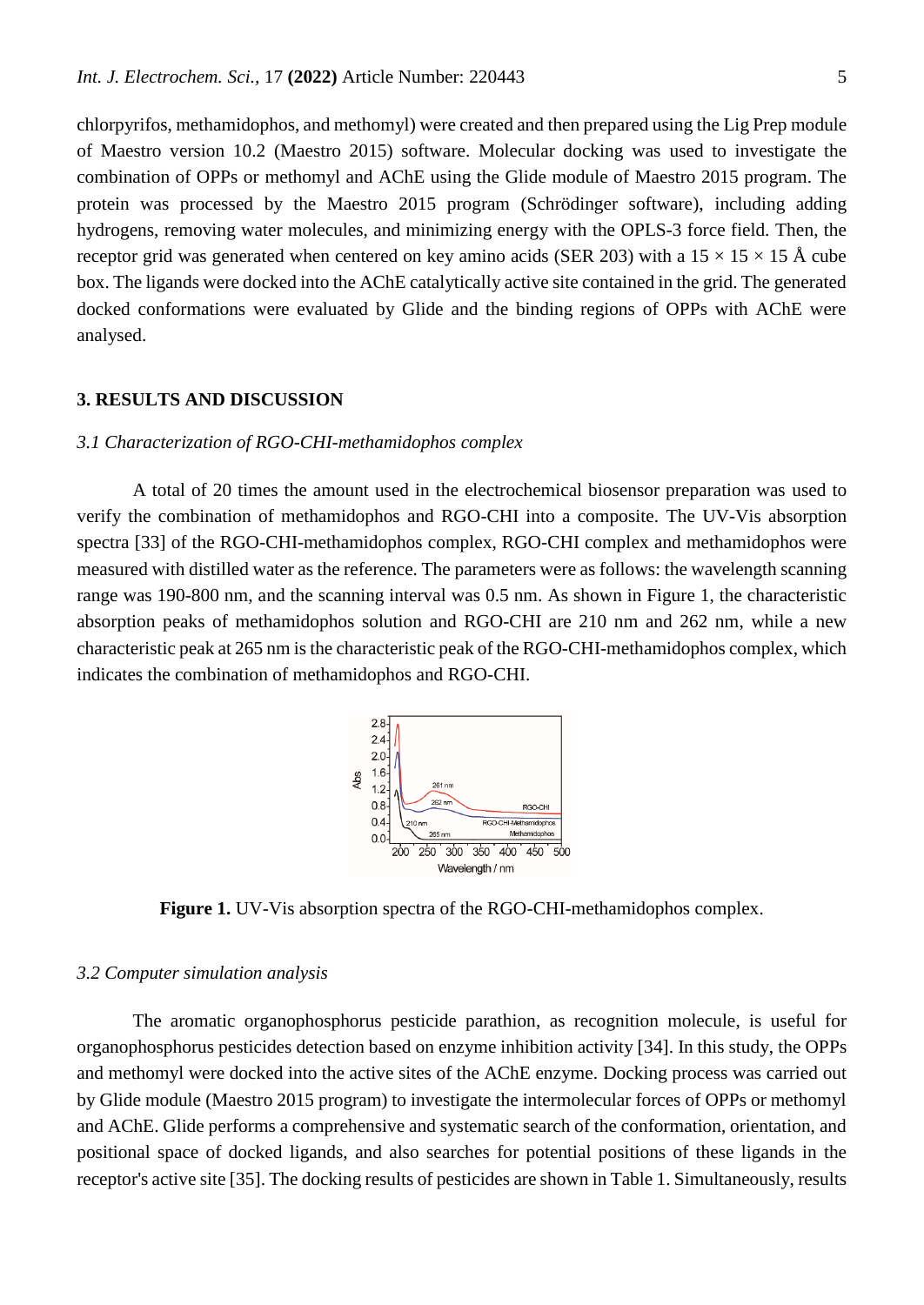suggest that parathion would bind AChE with the strongest intermolecular forces. Furthermore, from the molecular simulation perspective, the modification of parathion is more likely to be successful than other molecules when applied to the electrode surface. The docking scores in the range of -4.078 to -5.727 kcal/mol of OPPs and the various intermolecular forces indicated that different OPPs do not have the same effect on AChE activity. To investigate the feasibility of fatty molecules modified on the electrodes, we analysed the intermolecular forces of AChE and pesticides. Figure 2 shows the interaction of AChE and methamidophos, which binds best to acetylcholinesterase. Two hydrogen bonds exist between the two H atoms in the amino group of methamidophos and the double-bonded oxygen atom of the carboxyl groups of GLY 120 (1.9 Å) and GLH 202 (2.0 Å), respectively. Hydrophobic interactions are present between methamidophos and some amino acids of AChE (TRP 86, TRP 117, TYR 119, and PRO 446). This result is consistent with the experimental results that both organophosphorus and carbamate pesticides can inhibit AChE activity [36]. Simulations show that methamidophos can be used as a recognition molecule immobilized on the electrode surface to construct a new electrochemical biosensor for OPPs detection.

|  |  |  |  | <b>Table 1.</b> Docking results of all pesticides. |
|--|--|--|--|----------------------------------------------------|
|--|--|--|--|----------------------------------------------------|

| Pesticides            | Docking score<br>(kcal / mol) | Glide energy<br>(kcal / mol) | Glide einternal<br>(kcal / mol) | Glide<br>emodel<br>(kcal / mol) |
|-----------------------|-------------------------------|------------------------------|---------------------------------|---------------------------------|
| parathion             | $-5.727$                      | $-29.671$                    | 9.698                           | $-38.007$                       |
| diazinon              | $-5.698$                      | $-35.806$                    | 8.358                           | $-43.066$                       |
| phoxim                | $-5.687$                      | $-34.622$                    | 2.126                           | $-44.450$                       |
| pirimiphos-<br>methyl | $-5.359$                      | $-27.299$                    | 7.816                           | $-32.570$                       |
| methamidophos         | $-5.258$                      | $-22.925$                    | 1.745                           | $-29.231$                       |
| omethoate             | $-5.210$                      | $-33.887$                    | 4.454                           | $-42.127$                       |
| fenthion              | $-5.169$                      | $-25.938$                    | 0.658                           | $-33.668$                       |
| chlorpyrifos          | $-4.904$                      | $-35.267$                    | 6.785                           | $-39.658$                       |
| dichlorvos            | $-4.870$                      | $-28.709$                    | 0.443                           | $-37.100$                       |
| dimethoate            | $-4.800$                      | $-30.191$                    | 7.191                           | $-36.391$                       |
| trichlorfon           | $-4.453$                      | $-27.308$                    | 6.675                           | $-31.958$                       |
| methomyl              | $-4.078$                      | $-28.048$                    | 9.969                           | $-30.241$                       |



Figure 2. Docking result of AChE with OPP (OPP in the figure is methamidophos).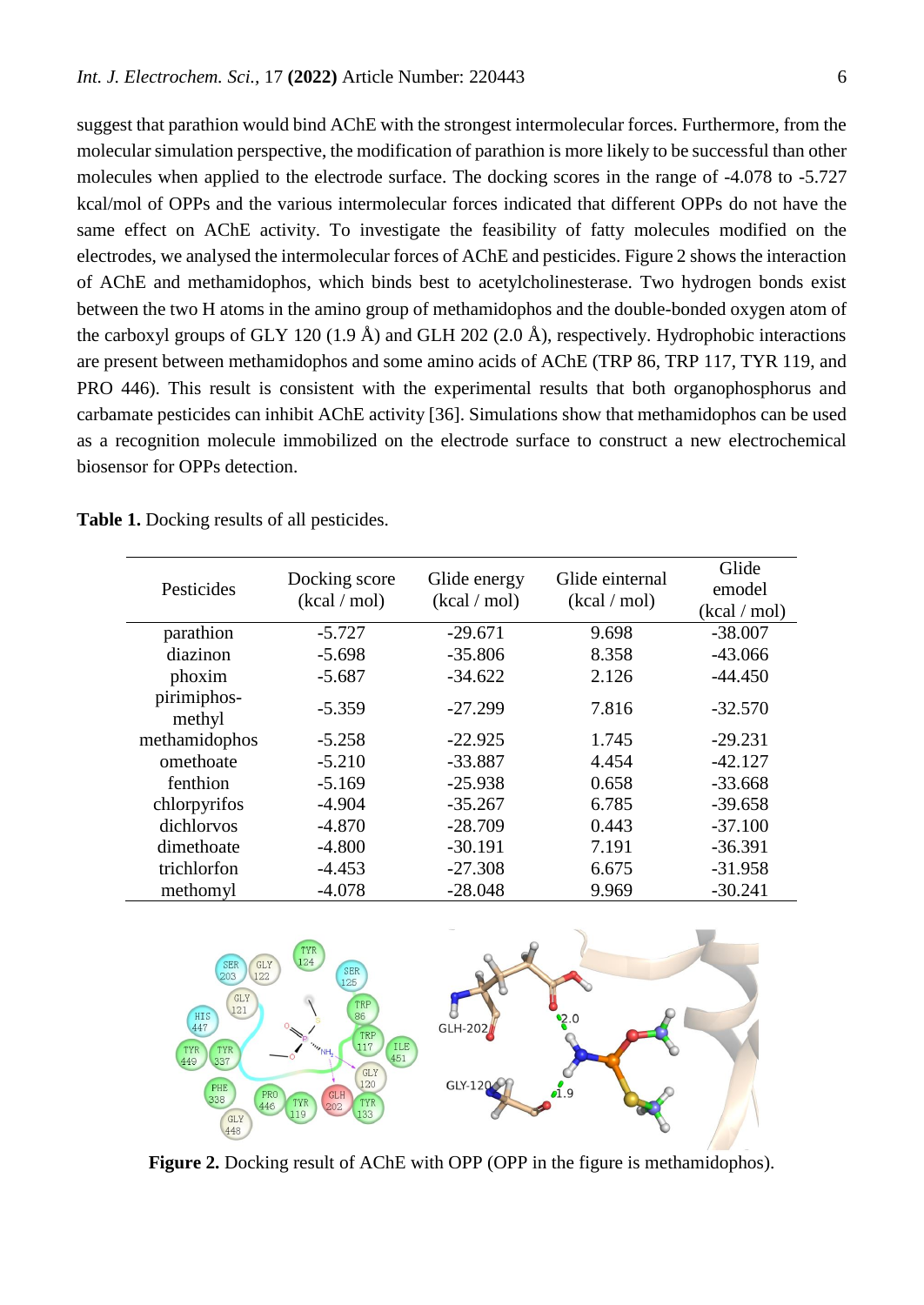#### *3.3 Principle of RGO-CHI/methamidophos Electrochemical Biosensor*

As shown in Scheme 1, the detection principle of the RGO-CHI/methamidophos electrochemical biosensor for sensitive detection of multiple OPPs is depicted. The modified RGO-CHI/methamidophos electrode was applied to detect a series of standard solutions of OPPs containing AChE.

The AChE in the incubation solution completely reacted with methamidophos to form phosphorylated acetylcholinesterase in the absence of OPPs, which then hindered electron transfer [37]. DPV was characterized by significant changes in the current value. The detection of organophosphorus pesticides by the change of DPV peak current value has been successfully applied [1, 37, 38]. The OPPs in the incubation solution and the methamidophos on the electrode surface competitively combine with AChE in the incubation solution. Both the methamidophos modified on the electrode surface and the OPPs in the incubation solution could inhibit the AChE activity, while the AChE bound with the methamidophos modified on the electrode surface could generate decreased current signals. The more OPPs in the incubation solution, the fewer methamidophos on the electrode surface bind to AChE, resulting in a smaller peak current value. The inverse proportionality of the reduced peak current to the concentration of OPPs lays the foundation for organophosphorus pesticide detection. Accordingly, a good linear relationship can be established between the change amount of peak current (where Δ*I*= *I*<sup>x</sup> - *I*0, *I*<sup>x</sup> is the DPV peak current obtained by measuring OPPs with different concentrations, and *I*<sup>0</sup> is the DPV peak current obtained by measuring the blank sample) and the concentration of the OPPs standard solution.



**Scheme 1.** Schematic illustration of the RGO-CHI/methamidophos electrochemical biosensor for OPPs detection.

## *3.4 Feasibility of the RGO-CHI/methamidophos electrochemical biosensor*

To verify the feasibility of this method, we performed CV tests and EIS tests to characterize different steps of the preparation process of the electrochemical biosensor. The response of CV tests is shown in Figure 3A, indicating that the bare GCE shows stable redox characteristic peaks of  $K_3[Fe(CN)_6]/K_3[Fe(CN)_6]$  with  $\Delta Ep$  values below 70 mV (Curve a, Figure 3A). When the RGO-CHI complex was modified on the GCE, electron transfer was accelerated [39], resulting in an increased CV current value (Curve b, Figure 3A), which can be attributed to the outstanding electrical conductivity of RGO [40]. However, after methamidophos was modified, electron transfer on the electrode surface was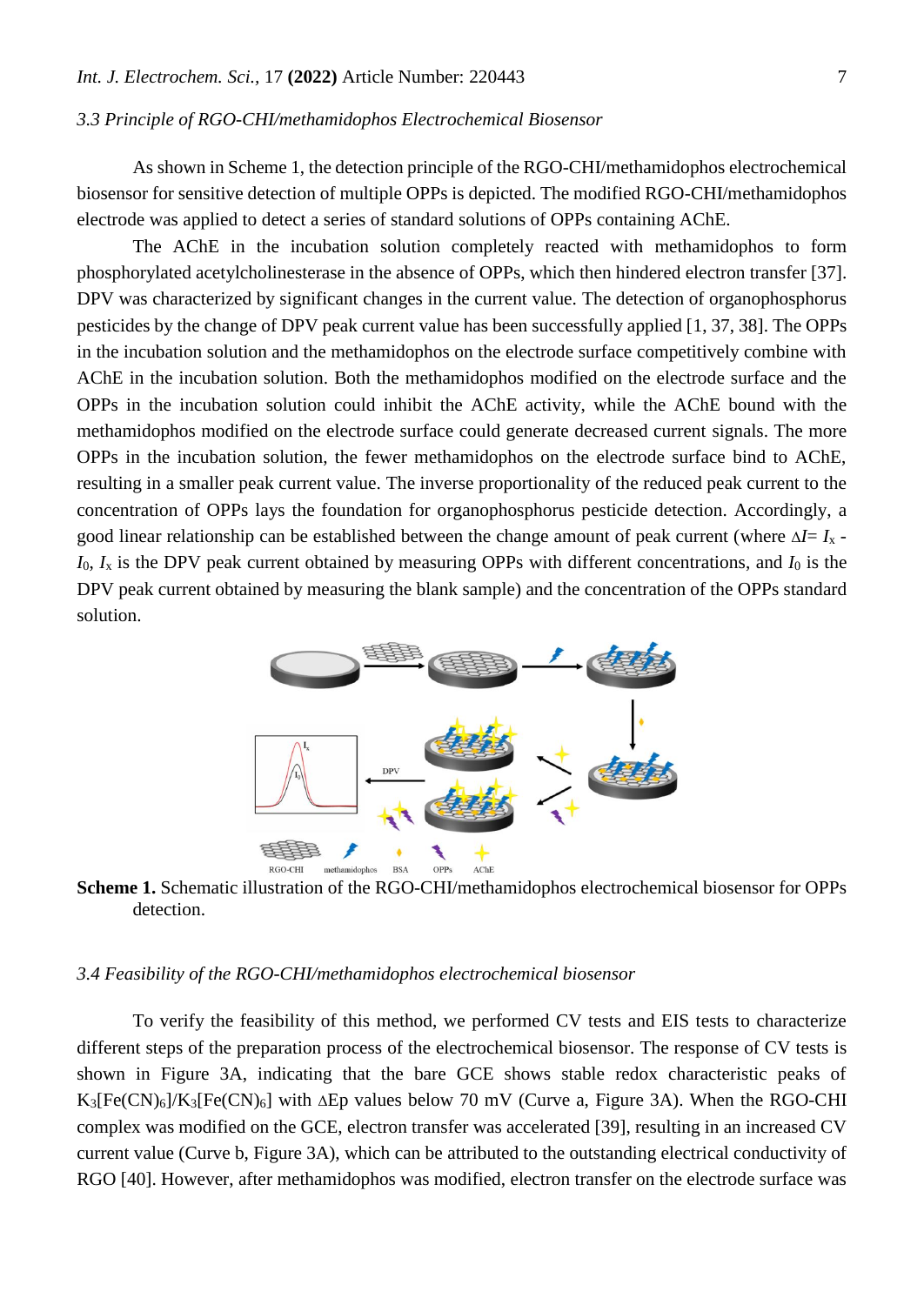blocked, resulting in a decreased CV current (Curve c, Figure 3A). With AChE in the incubation solution, the current decreases further, ascribing to the formation of phosphorylated acetylcholinesterase [41] causing higher hindrance of electron transfer (Curve d, Figure 3A). Therefore, the sensitive current change caused by the inhibited enzymatic activity of AChE coupled with the accumulation of phosphorylated acetylcholinesterase is regarded as a feasible tool for OPPs detection.

EIS tests were performed to characterize the sensitive change of the electrode surface [42]. Figure 3B shows the electrochemical impedance spectroscopy of different steps of the preparation process. The R<sub>et</sub> of the bare GCE was approximately 80  $\Omega$  (Curve a, Figure 3B). A decreased R<sub>et</sub> of approximately 50  $\Omega$  (Curve b, Figure 3B) was obtained, due to the modification of RGO-CHI which can markedly enhance the conductivity on the GCE surface. After the modification of methamidophos on the above GCE surface, electron transfer was blocked, resulting in an increased  $R_{et}$  of approximately 110  $\Omega$  (Curve c, Figure 3B). However, R<sub>et</sub> continued to increase to 130  $\Omega$  (Curve d, Figure 3B), after the active site surface was sealed with BSA. Finally, when the biosensor was immersed in the AChE solution with OPPs,  $R_{et}$  increased to 150  $\Omega$ , indicating that methamidophos on the electrode surface combined with AChE (Curve e, Figure 3B). However, without OPPs in the AChE solution, R<sub>et</sub> decreased further to 200 Ω, ascribing to the formation of phosphorylated acetylcholinesterase causing higher hindrance of electron transfer (Curve f, Figure 3B). Thus, the biosensor was successfully prepared and feasible for application in OPPs detection according to the electrochemical characterization results.



**Figure 3.** (A) CV response of the RGO-CHI/methamidophos electrochemical biosensor at different stages: (a) bare GCE; (b) RGO-CHI; (c) RGO-CHI/methamidophos; (d) RGO-CHI/methamidophos/AChE. (B) EIS response of RGO-CHI/methamidophos electrochemical biosensor at different stages: (a) bare GCE; (b) RGO-CHI; (c) RGO-CHI/methamidophos; (d) RGO-CHI/methamidophos/BSA; (e) RGO-CHI/methamidophos/AChE with OPPs; (f) without OPPs.

# *3.5 Optimization of Experimental Conditions*

A series of factors including the AChE concentration and the AChE incubation time were investigated in this study to explore the best experimental conditions of the biosensor. Because the detection of OPPs is based on the combination of AChE and OPPs in this study, the concentration of AChE must be investigated. The effect of the concentration of AChE was optimized and the results were determined by DPV. The electrode was incubated in AChE solutions of different concentrations. As shown in Figure 4A, as the AChE concentration increased, the peak current decreased continuously. When the AChE concentration reached 8  $U \cdot mL^{-1}$ , as the concentration of AChE increased, the peak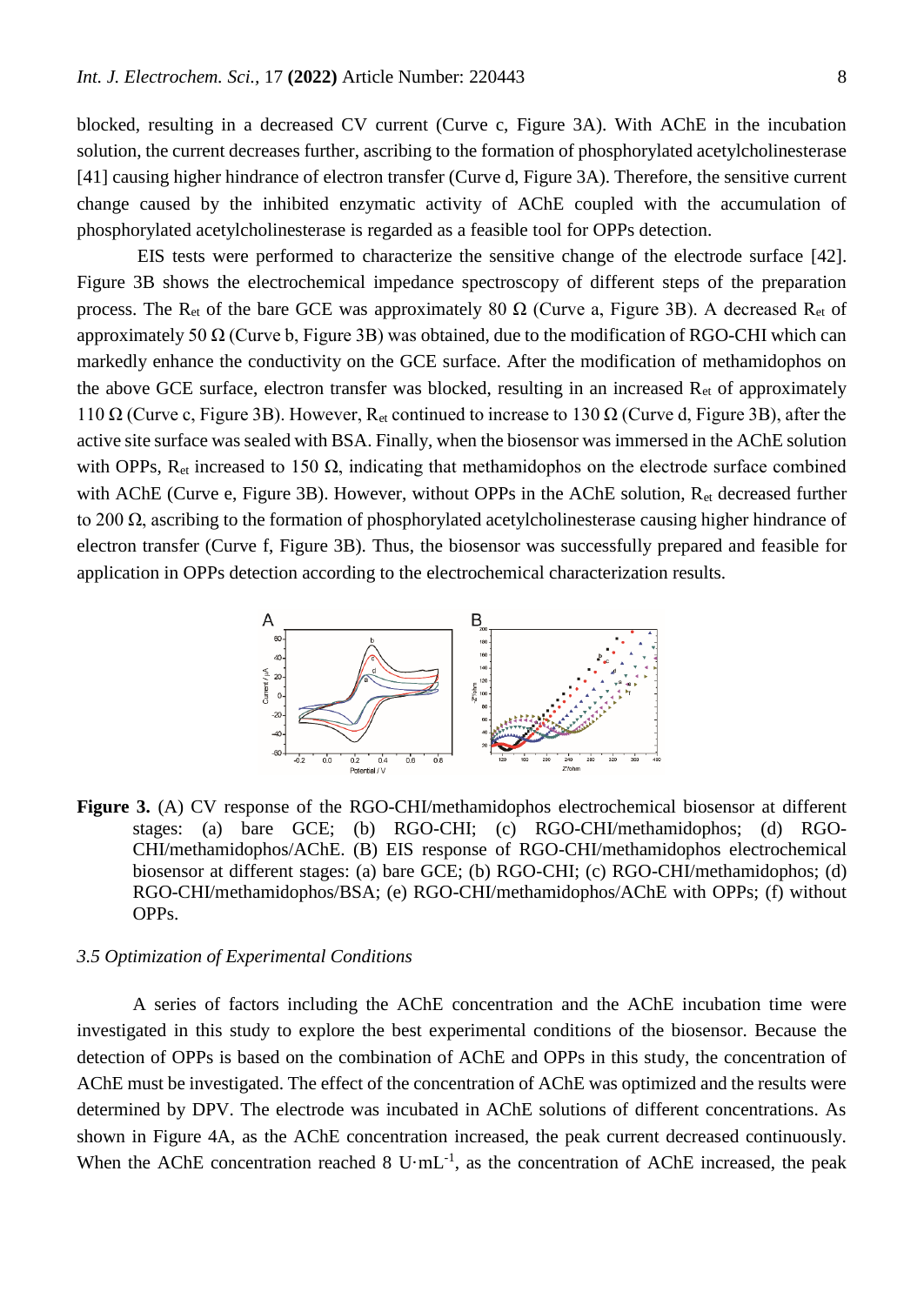current value changed negligibly, indicating that the amount of AChE modified on the electrode surface reached the maximum [43]. Therefore,  $8 \text{ U} \cdot \text{m}$ L<sup>-1</sup> was chosen as the optimal AChE concentration for subsequent experiments.

Then, the influence of the incubation time of AChE was investigated. Figure 4B shows that the peak current of the electrochemical biosensor decreased gradually over the incubation time range of 5- 30 min, and the peak current tended to remain unchanged as the binding time reached 25 min, showing that the binding of methamidophos and AChE was saturated. Thus, 25 min can be taken as the optimal incubation time of AChE.



**Figure 4.** Optimization of (A) concentrations of AChE, (B) incubation time of AChE.

#### *3.6 Detection of OPPs*

Under optimal experimental conditions, an RGO-CHI/methamidophos electrochemical biosensor could detect OPPs (e.g., dichlorvos, chlorpyrifos, methamidophos, parathion, pyrimidin methyl, trichlorfon, dimethoate, omethoate, diazinon, fenthion) and carbamate pesticides (e.g., methomyl). The DPV response was used to characterize different concentrations of OPPs standard solutions. AChE activity inhibition in the presence of OPPs resulted in a change in the electrochemical signal. The multi-residue biosensor could be constructed utilizing AChE as a recognition substrate of various OPPs. The detection curves detected by DPV are shown in Figure 5. The more OPPs or methomyl in the incubation solution, the greater the difference in the DPV peak value, suggesting that the change in the DPV peak current is proportional to the concentration of OPPs and methomyl. The corresponding linear relationships between the change in peak current and the logarithm of OPPs and methomyl concentration, where linear regression equations can be established and the primary parameters of the electrochemical biosensor for detecting different targets, are shown in Table 2.

Presumably, the negligible difference in the slope value for OPPs (RSD value of 7.8%) could likely be explained by the formation of phosphorylated AChE; however, the difference in the slope of methomyl is much larger due to the formation of carbamyl AChE when methomyl combines with AChE. The different structures of phosphorylated AChE and carbamyl AChE may be related to the hindrance of electron transfer on the GCE surface.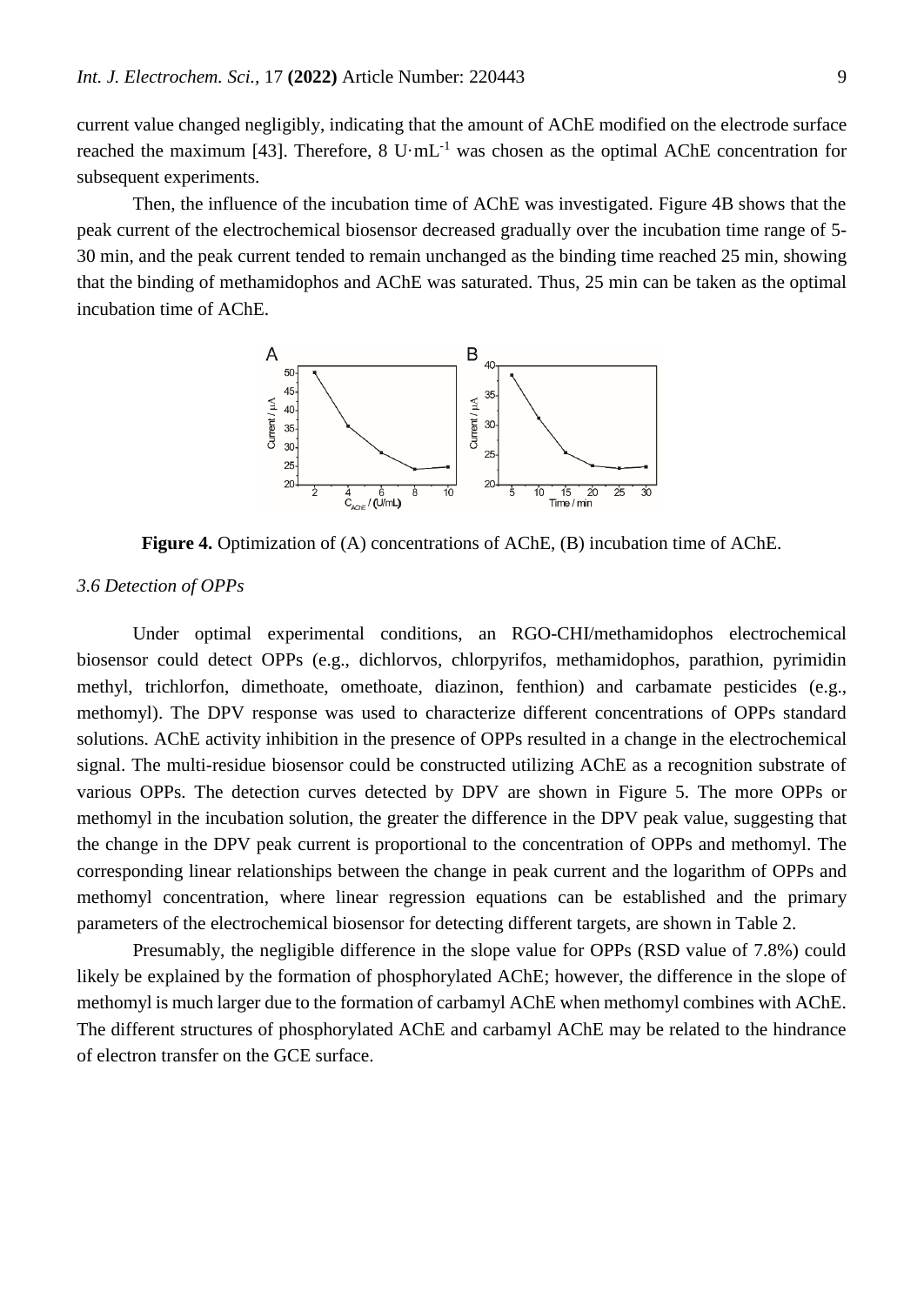

**Figure 5.** DPV response of different concentrations of (A) parathion, (B) dichlorvos, (C) chlorpyrifos, (D) methamidophos, (E) trichlorfon, (F) dimethoate, (G) omethoate, (H) diazinon, (I) fenthion, and (J) methomyl; the concentrations from a to i were 0, 1, 10, 100, 200, 400, 800, 1200, and 1500 ng/mL, respectively.

Additionally, we also compared the electrochemical method with some other detection methods. As shown in Table 3, this proposed assay can detect more pesticides than other methods and exhibits a linear range. The proposed assay based on AChE enzyme activity inhibition utilized methamidophos, binding to AChE with an irreversible reaction with loss of enzyme activity to achieve pesticides detection. The difference in detection sensitivity of various OPPs may be related to the different inhibition abilities to AChE. And the modification of methamidophos is relatively easy to achieve. These experimental results indicate that the electrochemical method could be a suitable method for OPPs detection.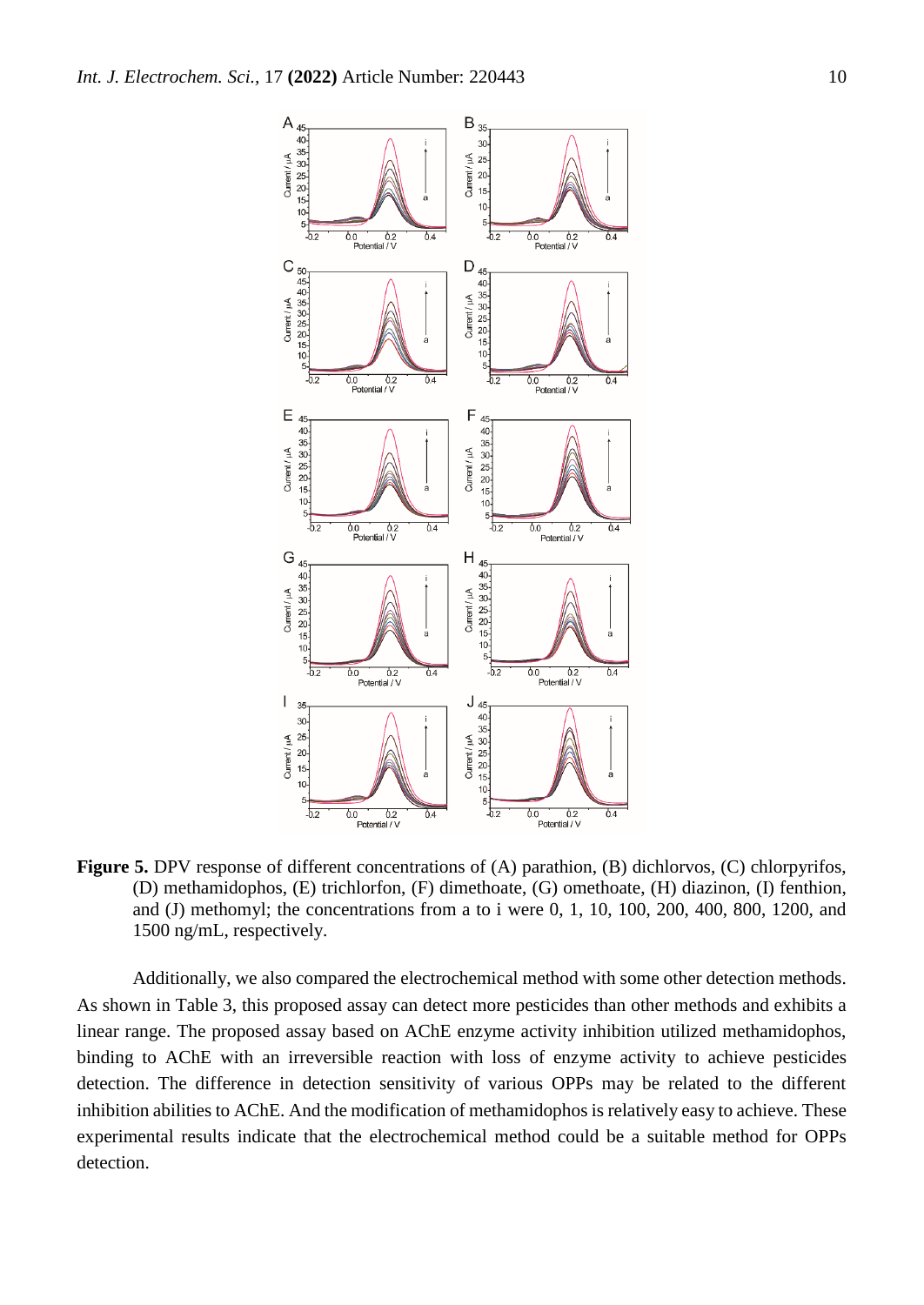| Analyte           | Linear range<br>(ng/mL) | Linear equation                        | Correlation<br>Coefficient<br>(R) | Limit of detection $(ng/mL)$ |
|-------------------|-------------------------|----------------------------------------|-----------------------------------|------------------------------|
| Parathion         |                         | $\Delta I = 10.20 + 0.0154$ lgC        | 0.9927                            | 0.21                         |
| <b>Dichlorvos</b> |                         | $\Delta I = 17.40 + 0.0156$ lgC        | 0.9953                            | 0.06                         |
| Chlorpyrifos      |                         | $\Delta I = 11.25 + 0.0158$ lgC        | 0.9929                            | 0.39                         |
| Methamidophos     | $0 - 1500$              | $\Delta I = 17.90 + 0.0152 \text{lgC}$ | 0.9923                            | 0.26                         |
| Trichlorfon       |                         | $\Delta I = 14.92 + 0.0159 \text{lgC}$ | 0.9949                            | 0.05                         |
| Dimethoate        |                         | $\Delta I = 15.60 + 0.0153 \text{lgC}$ | 0.9920                            | 0.16                         |
| Omethoate         |                         | $\Delta I = 12.35 + 0.0167lgC$         | 0.9966                            | 0.09                         |
| Diazinon          |                         | $\Delta I = 10.20 + 0.0154$ lgC        | 0.9927                            | 0.52                         |
| Fenthion          |                         | $\Delta I = 16.54 + 0.0162$ lgC        | 0.9931                            | 0.25                         |
| Methomyl          |                         | $\Delta I = 9.30 + 0.0106$ lgC         | 0.9966                            | 0.05                         |

**Table 2.** Primary parameters of the RGO-CHI/methamidophos electrochemical biosensor for detecting different targets (S/N=3)

**Table 3.** Comparison of different methods for OPPs detection.

| Method                                             | <b>OPPs</b>                                                                                                                      | Linear<br>range<br>ng/mL | Limit of<br>detection<br>ng/mL | Ref.         |
|----------------------------------------------------|----------------------------------------------------------------------------------------------------------------------------------|--------------------------|--------------------------------|--------------|
| immunochromatographic<br>assay                     | parathion                                                                                                                        | $0.7 - 13.0$             | 0.411                          | [16]         |
| colorimetric assay using<br>AuNPs as a probe       | paraoxon, parathion,<br>fenitrothion and diazinon                                                                                | $0.3 - 17.30$            | $0.13 - 0.42$                  | [17]         |
| multilayer paper chip<br>detection method          | dipterex                                                                                                                         | 50-500                   | 40.6                           | [20]         |
| dissociable<br>photoelectrochemical<br>sensor      | paraoxon                                                                                                                         | $0.05 - 10$              | 0.017                          | $[44]$       |
| RGO-CHI/methamidophos<br>electrochemical biosensor | parathion, dichlorvos,<br>chlorpyrifos, methamidophos,<br>trichlorfon, dimethoate,<br>omethoate, diazinon,<br>fenthion, methomyl | $0 - 1500$               | $0.05 - 0.52$                  | this<br>work |

# *3.7 Performance Test of RGO-CHI/methamidophos Electrochemical Biosensor*

To demonstrate the reliable application of the proposed method, the following series of experiments were performed. The prepared biosensor was used to detect methamidophos of different concentrations using seven different electrodes, and the relative standard deviation (RSD) calculated was 4.3% to 9.5%. The result shows that the repeatability of the biosensor is acceptable [45].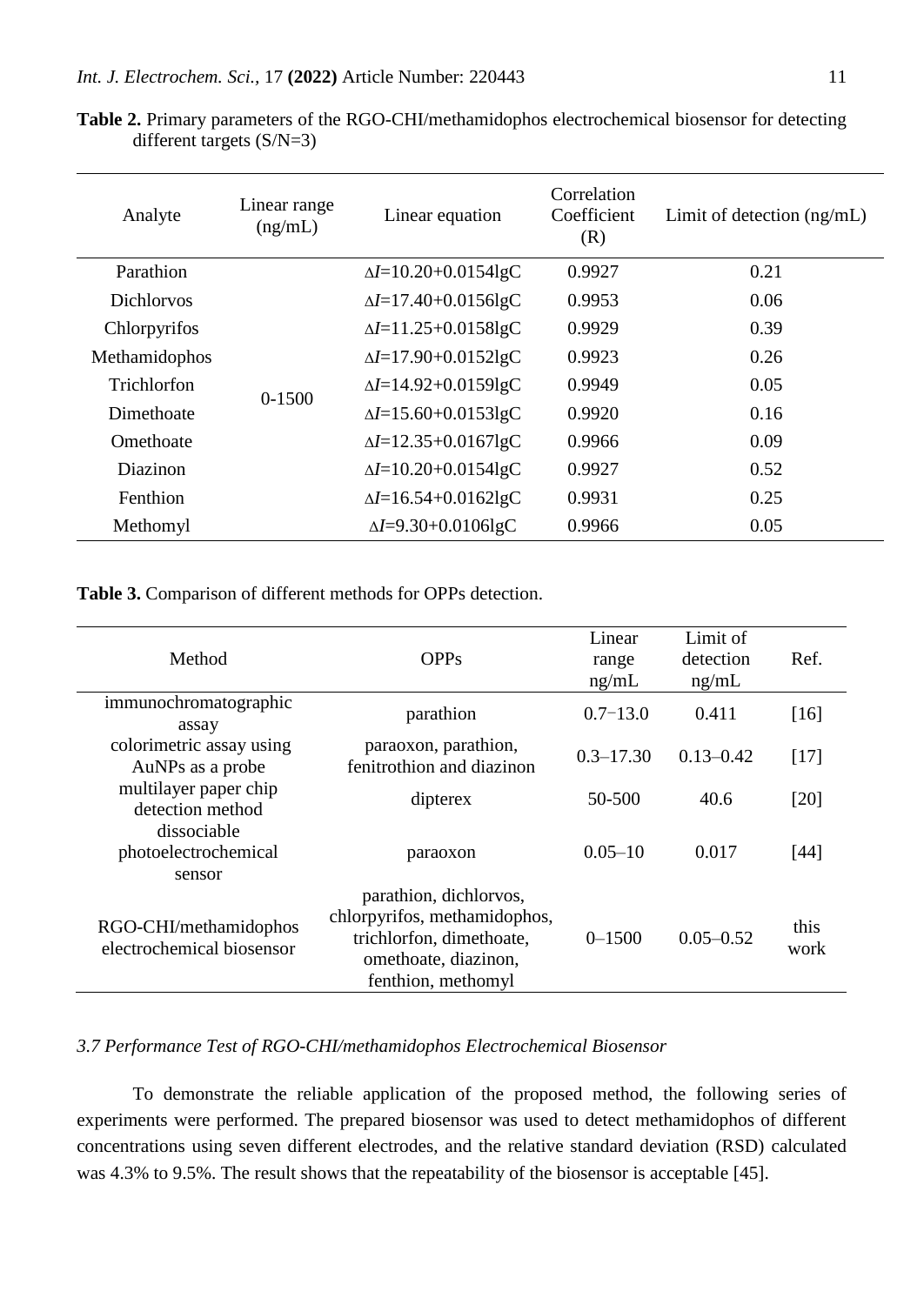Subsequently, to investigate the stability of the biosensor, it was stored at 37.4 °C for 1 day to 10 days. The peak current of methamidophos was then detected. The RSD of the slope of the standard curve obtained calculated by ten independent experiments was 5.7%. Thus, the proposed biosensor has good stability.

# *3.8 Detection in real samples*

The concentrations of chlorpyrifos and dichlorvos in apple samples were measured using the standard addition method [46]. The pretreatment of real samples took the approach proposed in our previous study [34]. The recovery rate was determined, as shown in Table 3, to be between 85.19% and 137.03%, and the relative standard deviation was below 10%, which is acceptable, indicating that the RGO-CHI/methamidophos electrochemical biosensor can be used for OPPs detection.

| <b>OPPs</b>  | Theoretical<br>concentration<br>(Experimental<br>addition)<br>(ng/mL) | Actual measured<br>concentration<br>(ng/mL) | Recovery rate<br>$($ $\%$ $)$ | Average<br>recovery<br>rate<br>$($ % $)$ | RSD (% |
|--------------|-----------------------------------------------------------------------|---------------------------------------------|-------------------------------|------------------------------------------|--------|
| chlorpyrifos |                                                                       | 85.19                                       | 85.19                         |                                          |        |
|              | 100                                                                   | 90.43                                       | 90.43                         | 90.70                                    | 6.36   |
|              |                                                                       | 96.72                                       | 96.72                         |                                          |        |
|              |                                                                       | 470.51                                      | 117.62                        |                                          |        |
|              | 400                                                                   | 392.52                                      | 98.13                         | 111.20                                   | 9.53   |
|              |                                                                       | 472.21                                      | 118.05                        |                                          |        |
|              |                                                                       | 1009.80                                     | 112.20                        |                                          |        |
|              | 900                                                                   | 1037.35                                     | 115.26                        | 108.81                                   | 7.82   |
|              |                                                                       | 890.95                                      | 98.99                         |                                          |        |
| dichlorvos   |                                                                       | 95.01                                       | 95.01                         |                                          |        |
|              | 100                                                                   | 85.84                                       | 85.84                         | 95.02                                    | 9.65   |
|              |                                                                       | 104.19                                      | 104.19                        |                                          |        |
|              |                                                                       | 473.58                                      | 118.39                        |                                          |        |
|              | 400                                                                   | 494.96                                      | 123.74                        | 119.43                                   | 3.24   |
|              |                                                                       | 464.77                                      | 116.19                        |                                          |        |
|              |                                                                       | 969.18                                      | 107.69                        |                                          |        |
|              | 900                                                                   | 1233.33                                     | 137.03                        | 110.55                                   | 12.84  |
|              |                                                                       | 781.13                                      | 86.79                         |                                          |        |

**Table 3.** OPPs Detection in apple samples.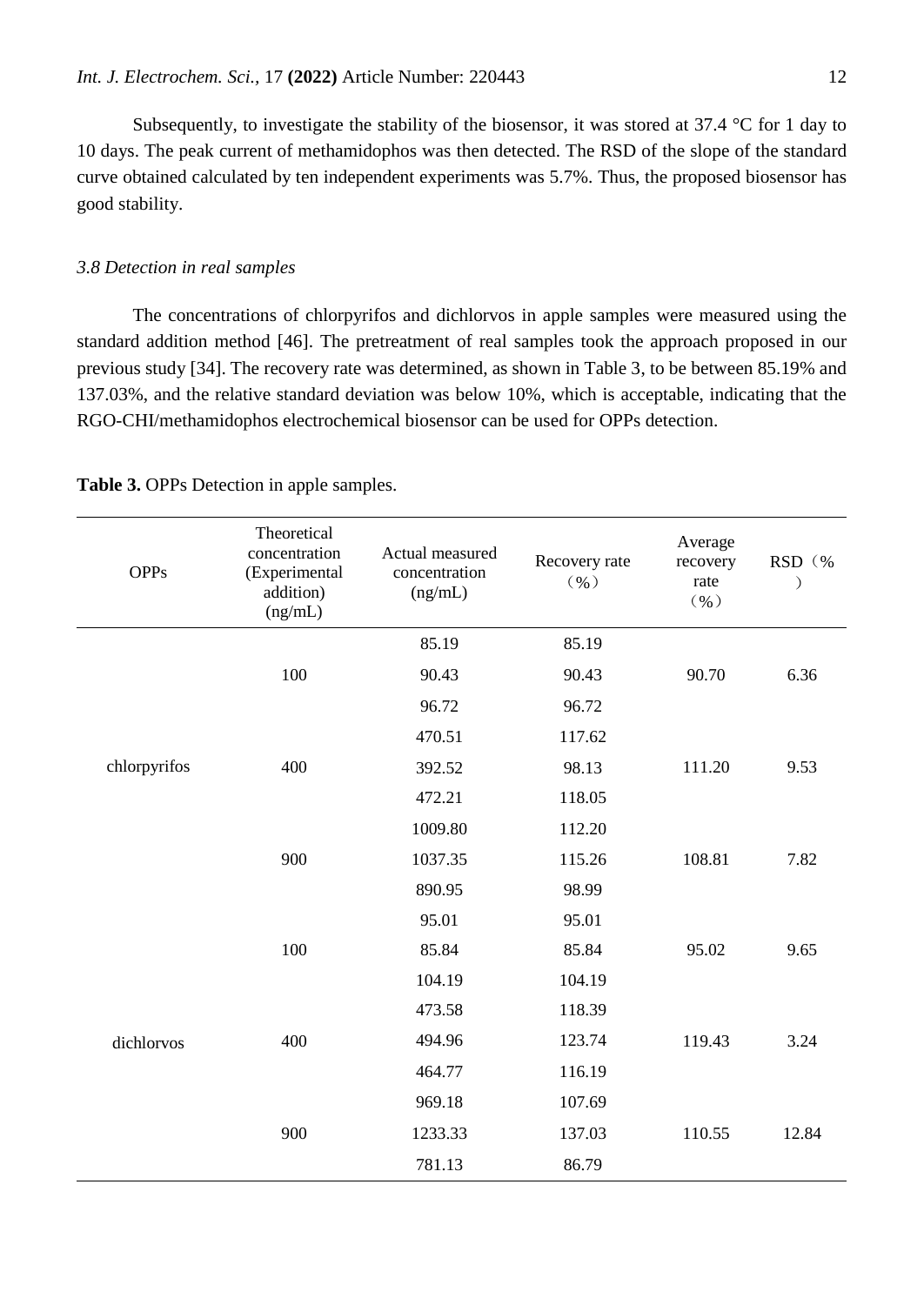# **4. CONCLUSION**

An AChE biosensor based on the combination of AChE and OPPs and the excellent electrical conductivity of RGO for the detection of multiple OPPs was developed. The methamidophos was immobilized on the electrode. Compared with other assays, the proposed method can improve the broad spectrum of OPPs detection. The method also has versatility for various OPPs in real samples such as apples. The detection limits for different OPPs are between 0.05 ppb and 0.52 ppb. The biosensor prepared in this study exhibited good repeatability and stability. Moreover, the average recovery of standard addition in real sample detection was between 90.70% and 119.4%, demonstrating high accuracy for the developed assay in practical detection.

#### ACKNOWLEDGMENT

This work was supported by the National Key Research and Development Program of China (2020YFF0218301), and the Transformation of Scientific and Technological Achievements Programs of Higher Education Institutions in Shanxi (2020CG032).

## **References**

- 1. Y. F. Zhao, R. S. Zheng, *Int. J. Electrochem. Sci*., 16 (2021) Article Number: 211221.
- 2. Y. H. Chu, Y. Li, Y. T. Wang, B. Li, and Y. H. Zhang, *Food Chem.*, 254 (2018) 80.
- 3. M. Majdinasab, M. Daneshi, and J. L. Marty, *Talanta*, 232 (2021) 122397.
- 4. C. S. Pundir, A. Malik, Preety, *Biosens. Bioelectron.*, 140 (2019) 111348.
- 5. Y. Hirata, K. Kuwabara, M. Takashima, and T. Murai, *Chem. Res. Toxicol.*, 33 (2020) 2892.
- 6. C. N. Pope, *J. Toxicol. Environ. Health, Part B*, 2 (1999) 161.
- 7. P. Norouzi, M. Pirali-Hamedain, M. Ganjali and F. Faridbod, *Int. J. Electrochem. Sci.*, 5 (2010) 1434.
- 8. X. J. Mao, W. M. Xiao, Y. Q. Wan, Z. M. Li, and D. M. Luo, *Food Chem.*, 345 (2021) 128807.
- 9. M. Tazarv, H. Faraji, A. Moghimi, and F. Azizinejad, *J. Sep. Sci*, 44 (2021) 2965.
- 10. I. Boneva, S. Yaneva, and D. Danalev, *Acta Chromatogr.*, 33 (2021) 188.
- 11. J. Li, J. X. Lu, X. G. Qiao, and Z. X. Xu, *Food Chem.*, 221 (2017) 1285.
- 12. D. Q. Li, X. G. Qiao, J. X. Lu, and Z. X. Xu, *Adv. Polym. Technol.*, 37 (2018) 968.
- 13. V.G. Amelin, D. S. Bol'shakov, and A. V. Tretyakov, *J. Anal. Chem.*, 67 (2012) 904.
- 14. M. D. Jiang, S. Wu, L. H. Xu, X. G. Qiao, and Z. X. Xu, *Food Agric. Immunol.*, 28(2017) 1242.
- 15. H. L. Wu, B. Z. Wang, Y. Wang, Z. L. Xiao, L. Luo, Z. J. Chen, Y. D. Shen, and Z. L. Xu, *Anal. Methods*, 13 (2021) 1911.
- 16. B. B. Liu, P. Li, Y. L. Wang, Y. R. Guo, H. X. Y. Zhang, S. Dong, Y. H. Xiong, and C. Z. Zhang, *Food Anal. Methods*, 13 (2020) 1736.
- 17. M. L. Satnami, J. Korram, R. Nagwanshi, S. K. Vaishanav, I. Karbhal, H. K. Dewangan, and K. K. Ghosh, *Sensors Actuat. B: Chem.*, 267 (2018) 155.
- 18. J. Y. Fu, X. S. An, Y. Yao, Y. M. Guo, and X. Sun, *Sensors Actuat. B: Chem.*, 287 (2019) 503.
- 19. M. Bhattu, M. Verma, and D. Kathuria, *Anal. Methods*, 13 (2021) 4390.
- 20. L. Montali, M. M. Calabretta, A. Lopreside, M. D'Elia, M. Guardigli, and E. Michelini, *Biosens. Bioelectron.*, 162 (2020) 112232.
- 21. Y. Wu, L. Jiao, W. Q. Xu, W. L. Gu, C. Z. Zhu, D Du, and Y. H. Lin, *Small*, 15 (2019) e1900632.
- 22. N. Yang, P. Wang, C. Y. Xue, J. Sun, H. P. Mao, and P. K. Oppong, *J.Food Process Eng.*, 41 (2018) e12867.